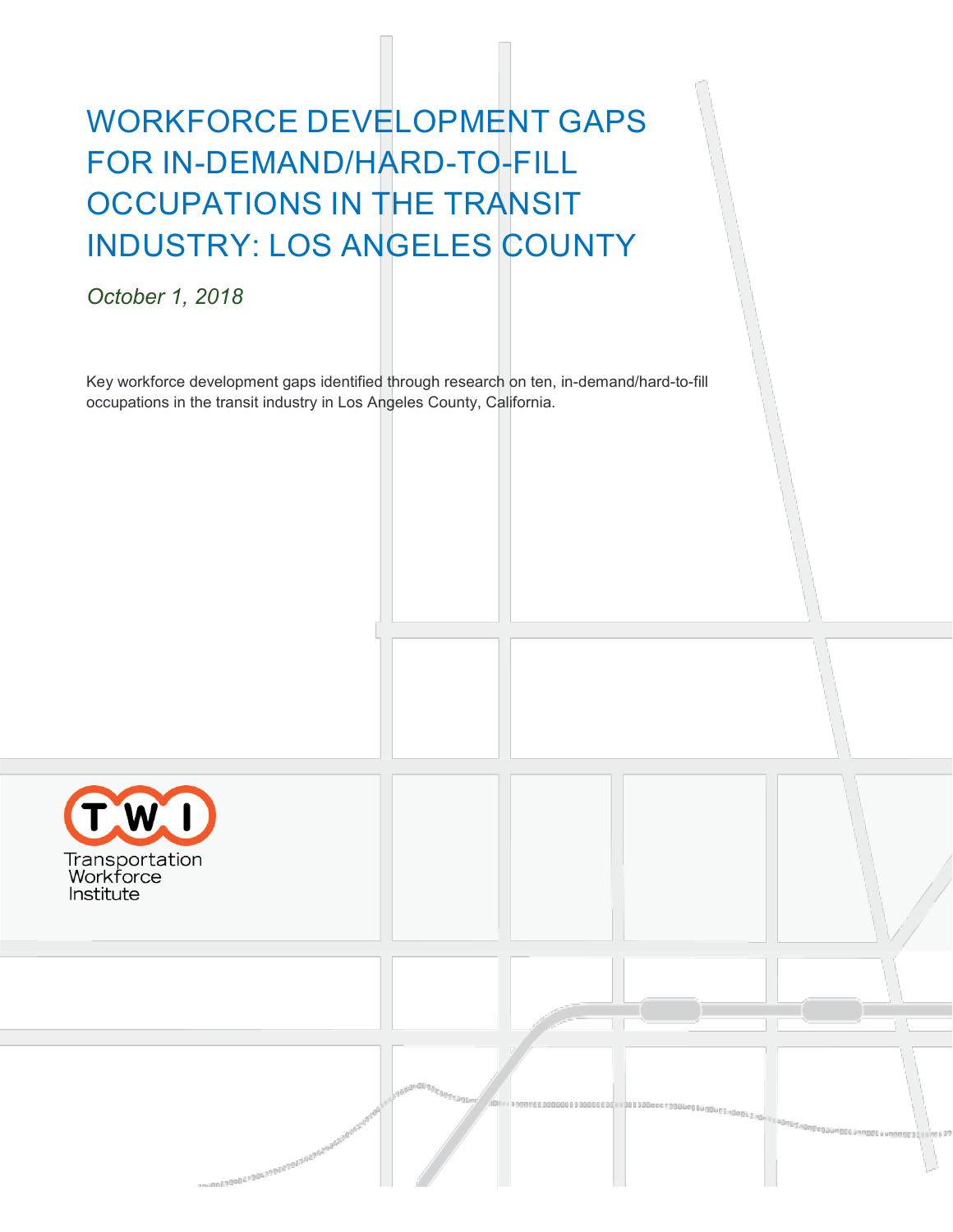### **Acknowledgments**

This report was made possible with funding and other support from the Los Angeles/Orange County Regional Consortium as part of the Strong Workforce Program for California Community Colleges. For more information visit the California Community Colleges "Doing What Matters" for Jobs and the Economy website at:

<http://doingwhatmatters.cccco.edu/StrongWorkforce.aspx>

#### Author and Inquiries

Author. Marcy Drummond, Senior Fellow, Transportation Workforce Institute at Los Angeles Trade-Technical College.

Transportation Workforce Institute (TWI). TWI ensures a well-trained and diverse transportation workforce by collaborating with industry, education, and workforce development partners to create competency- and standards-based curriculum, programs, and services that meet immediate- and long-term employer needs while connecting diverse communities and citizens through transportation projects and workforce development efforts.

#### Transportation and Warehousing Report Series

This is one of several reports prepared by TWI examining industries and occupations in the transportation industry nationally and in Los Angeles and Orange Counties, California. All reports are available on TWI's website at: [http://twi.lattc.edu/reports-publications/.](http://twi.lattc.edu/reports-publications/)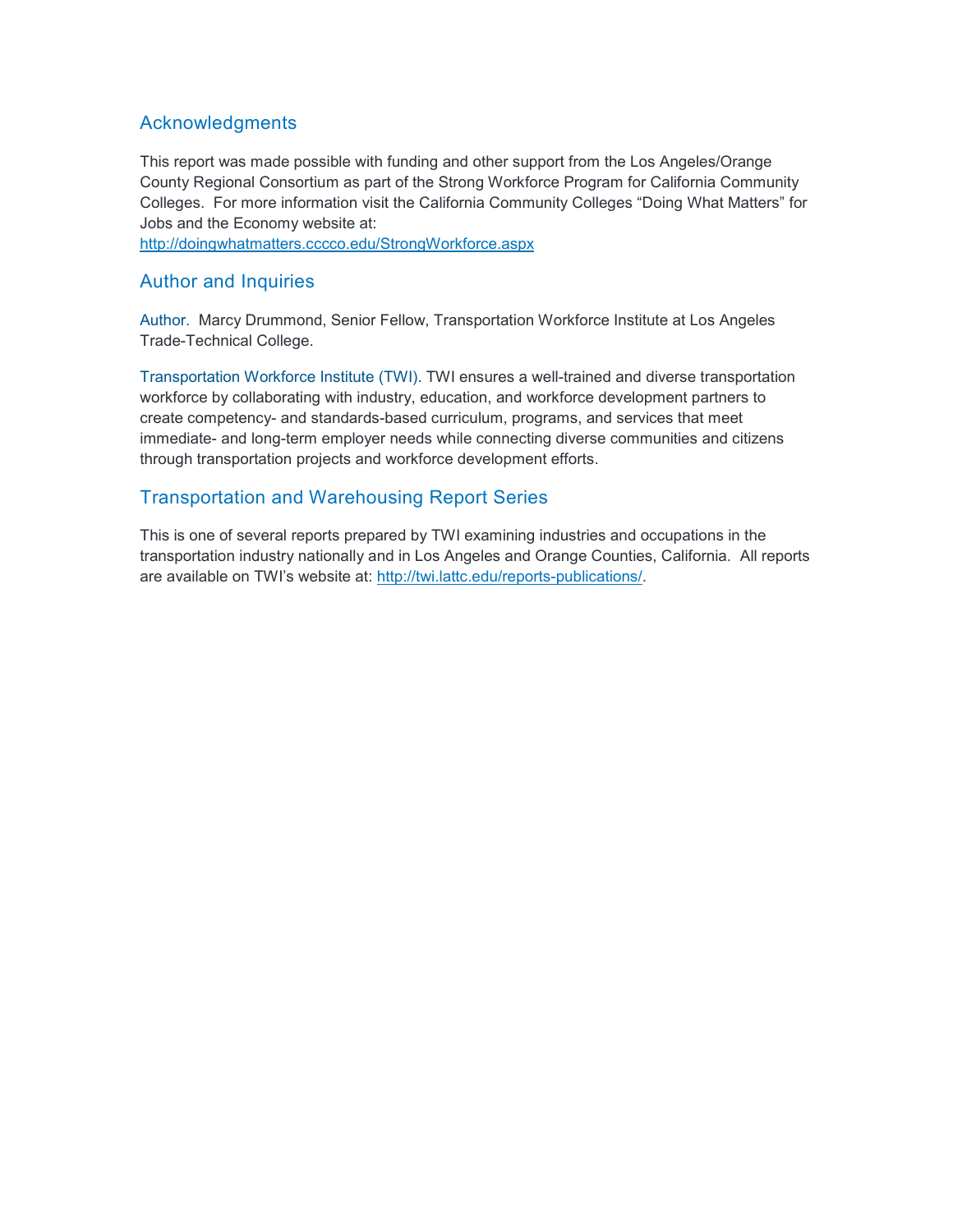## **Introduction**

During research conducted and the preparation of a culminating report, "*[Building Career](http://twi.lattc.edu/wp-content/uploads/2018/12/WIN-LA-Report_FINAL_12072018.pdf)  [Pathways in the Transit Industry: Workforce Initiative Now-Los Angeles](http://twi.lattc.edu/wp-content/uploads/2018/12/WIN-LA-Report_FINAL_12072018.pdf)*", several findings suggest workforce development gaps needing further examination and/or action. The research focused on ten, in-demand/hard-to-fill occupations in the transit industry in Los Angeles County, California. The order gaps are listed in do not reflect any priority or importance. Some gaps may be more problematic and/or have higher priority for employers and/or postsecondary educators than others. The gaps, and recommendations to begin to address them, are provided in the remainder of this report.

## Workforce Development Gaps

• *Hard-to-Fill Occupations for Transit Only*. Most of the positions in the report appear not to be as hard-to-fill by other industries/companies than they are for transit.

Recommendation: Further examination of this finding is recommended. Is this truly the case? Several anecdotal stories suggest this may be so. If it is the case, what are contributing factors such as hiring practices/duration of selection process, additional position requirements transit employers may have that other industries/companies do not, etc.? Is it how position requirements are specified (e.g., in some cases it is unclear if some are required prior to employment or could be obtained during employment)? Is it a lack of awareness these occupations exist in the transit industry? Or is it because for some occupations there's an initial, entry-level position and then other occupations are obtained from promotional opportunities? If promotional, are there behavioral economic implications such as individuals may opt for a position at another employer that pays more initially or is at a higher position level? Are there other factors?

• *Position Titles and Occupation SOC Code/CIP Codes*. Transit position titles are not directly aligned with education program SOC/CIP Codes. In addition, there hasn't been consistency in how community colleges select SOC/CIP codes for their programs. As a result, when a specific program discipline is specified by a transit employer (e.g. a two-year degree in Electronics) postsecondary programs classified within this discipline may not be aligned with the position description or competencies. (Note: many community colleges are re-examining their program classifications for better industry alignment.)

Recommendation(s): Transit employers confer with postsecondary education providers when selecting discipline requirements for positions. An independent review of postsecondary programs be periodically conducted to establish a list of programs that are aligned with position requirements.

• *Education/Training Duration*. Requirement of transit employers do not always match postsecondary program length. Employers establish education/training requirements using months or year(s). Whereas education program lengths are categorized by units (for credit programs) or hours (for noncredit and continuing education programs and employersponsored training). Also, employers may use a total number of units to specify an education/training duration (such as 30 credit units as the equivalent of one-year, full-time education and training) whereas colleges may use a different total such as 24 units as the equivalent of one-year, full-time education and training. In addition, the unit equivalents specified may be assumed to be semester or quarter units, but often times is not specified. Lastly, frequently it isn't clear if any units completed will be accepted by employers or if the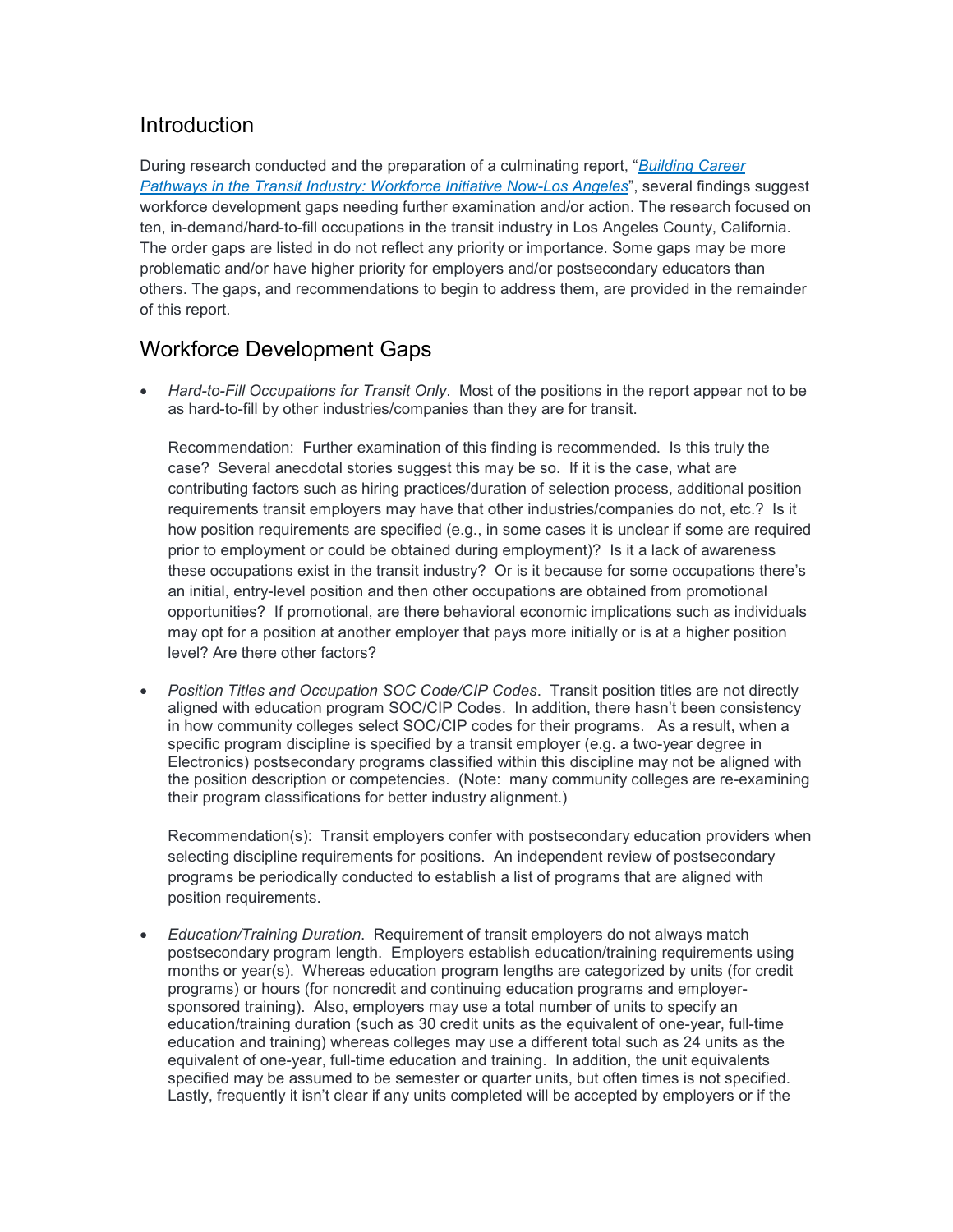units must be obtained within a specific postsecondary program or discipline. For example, will a business course an automotive student completed by accepted/counted in the total training duration for a mechanic?

Possible Solution(s): A joint employer-educator workgroup develop standards for education/training durations and unit/course specifications.

• *Position Requirements Not Taught/Covered in Postsecondary Education/Training Programs*. Several occupations have requirements that are not typically or directly taught or covered in postsecondary programs such as Class C driver's license, physical requirements, customer service skills, etc. (refer to Appendix E in report).

Recommendation(s): Employers specify which requirements are necessary upon entry…are used to screen potential applicants. Postsecondary providers determine how to address the "necessary" requirements.

• *Lack of Alignment and/or Great Variation in College Program Length, Requirements*. Community College programs can vary greatly both in the competencies they train for and program length. This is most prevalent with certificate programs.

Recommendation(s): Develop competency models for occupations where variation is most prevalent. Community colleges work collaboratively to adopt competency models and establish/implement joint standards for program(s) including program length.

• *Postsecondary Program Types and Completions Mis-Match*. For most occupations, the percentage/distribution of program types does not match the percentage/distribution of program completions. For example, refer to the Electrical- and Facilities-Related programs (see Figure 17 and 18). 36.4% of the programs in these disciplines are two-year degree programs, however only 16.8% of the completions are from two-year degree programs. Moreover, this position typically requires at least a two-year degree. Most completions are from less than two-year programs.

Recommendation: A work-group of community colleges and transit employers should be established to examine this finding and make any necessary programmatic changes or establish/implement alignment strategies. One example of a strategy could be to establish "bridge"/apprenticeship levels as entry points into hard-to-fill occupations. It is further recommended this work-group be facilitated by an independent party with workforce development experience.

• *Insufficient Number of Program Completers*. For nearly all occupations, there are insufficient numbers of program completers to fill occupations for all industries/employers in LA County. However, for most occupations there is insufficient information on how many positions exist/are filled each year in the transit industry. This gap is also only problematic, for purposes of the WIN-LA, if these are entry-level positions.

Recommendation(s): First, establish a way for transit employers to supply postsecondary providers with information in employment demand for positions. Also, career pathways should be illustrated. A diagram for of each pathway showing how individuals enter and progress through the pathway should be provided. If the initial WIN-LA occupations are entry positions, new programs may need to be developed (e.g., such as Custodial programs) or existing ones should be expanded, in other cases colleges need to increase the number of completers of existing programs (e.g., electrical where more degree completers are